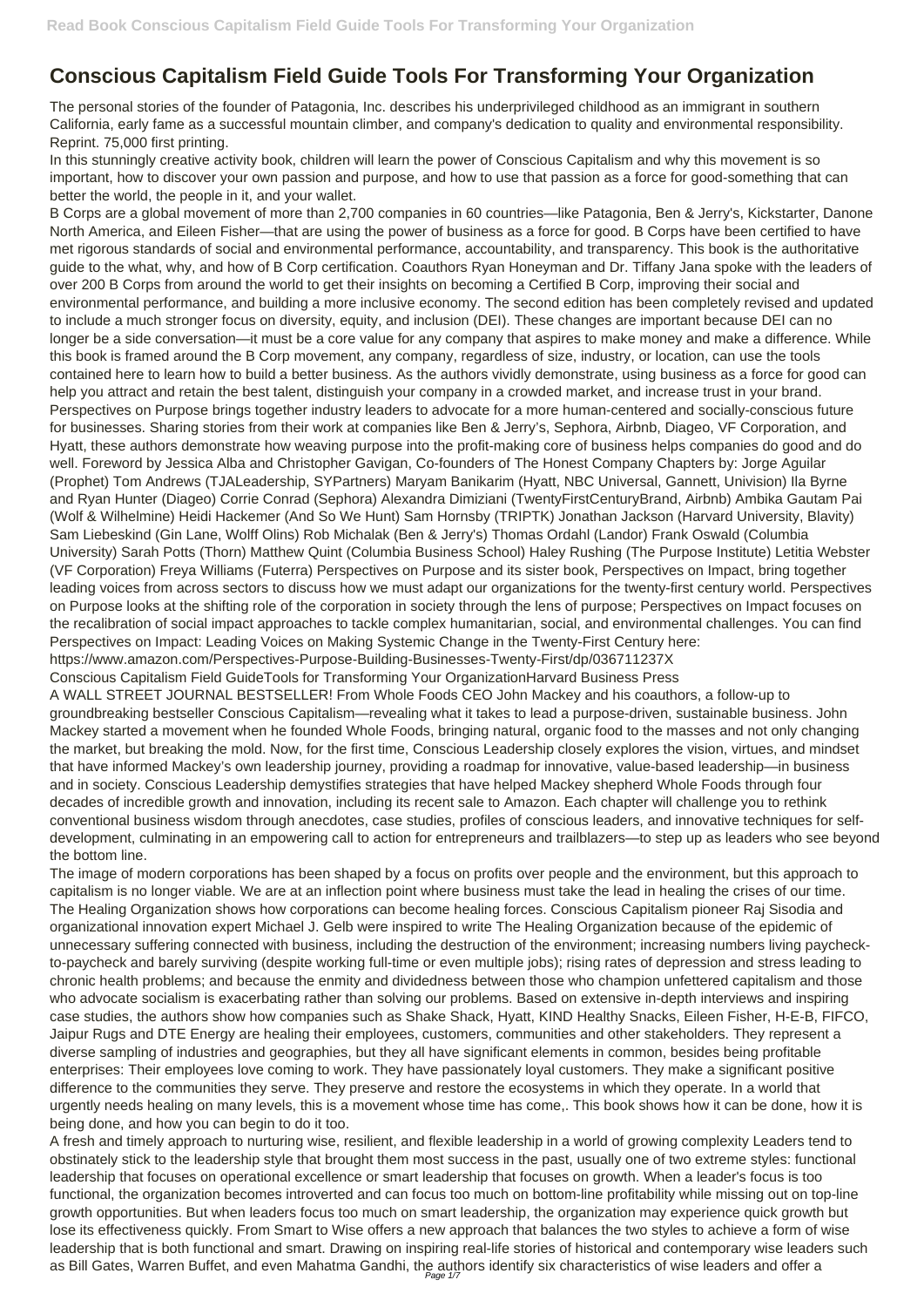practical framework to help readers develop their own style of wise leadership. A timely and innovative approach to leadership Written by noted speakers who conduct dozens of keynote speeches and workshops, training thousands of people annually Flexible, easy to use, just enough detail?and now the number-one best seller. With just enough detail ? and color-coded links that send students to more detail if they need it ? this is the rhetoric that tells students what they need to know and resists the temptation to tell them everything there is to know. Designed for easy reference ? with menus, directories, and a combined glossary/index. The Third Edition has new chapters on academic writing, choosing genres, writing online, and choosing media, as well as new attention to multimodal writing. The Norton Field Guide to Writing is available with a handbook, an anthology, or both ? and all versions are now available as low-cost ebooks.

Capitalism is a complex, dynamic, and extraordinarily robust way of organizing human life; it is also a system that achieves prosperity for the few, impoverishes the many, and depletes the commons for all. We know that capitalism is a broken system, in desperate need of change. But, to imagine a different system, we first need to understand how capitalism actually exists today —and be able to explain to others how it works, and why change is needed. Disassembly Required is an attempt to meet these challenges. It offers an anti-capitalist analysis of capitalism, and, even more important, it explains why it is anti-capitalist. It does not stop at claiming that the present way of organizing the "economic" aspects of our lives is politically indefensible and ecologically unsustainable, but digs into the details of capitalist institutions and the economics that justify them. From money and markets to the subprime crisis, it explains the fundamental features of contemporary capitalism and how they contribute, sometimes in surprising ways, to overall capitalist dynamics. "A brilliantly lucid book. Mann illuminates the basic principles of modern capitalism, their expressions in contemporary economies and states, and their devastating socio-ecological consequences for working people everywhere. This is a must-read if we are to envision ways of organizing our common planetary existence that are not based upon the illusory promises of market fundamentalism and the suicidal ideology of endless economic growth."—Neil Brenner, New State Spaces "Geoff Mann is a new breed of monkey-wrencher. He knows that contemporary capitalism has a perverse habit of dismantling itself and gives us a toolkit to build a new, more socially just edifice."—Andy Merrifield, Magical Marxism "Insightful and incisive, thoughtful and thorough, filled with new avenues for thinking about resistence. Pass this one by at your own peril."—Matt Hern, Common Ground in a Liquid City "An essential handbook for understanding 'actually existing' capitalism, and thus the world as it really is—rather than as it is theorized and justified by the dissembling high priests of mainstream academia, policy, and politics."—Christian Parenti, Tropic of Chaos

Leaders – whether in business, government or the nonprofit sector – take risks but often without fully understanding risk at a strategic level. Expanding upon the well-known "ESG" risks, this book explains the key nonfinancial (environmental, social, governance and technological or ESGT) risks. For many leaders (including board members), taking risk without knowledge or preparation can lead to organizational crisis, scandal and value destruction. For those who are prepared, resilience follows and so does the ability to transform ESGT risk into opportunity and value for stakeholders. In this book, global governance, risk, ethics and cyber strategist, author and board member, Andrea Bonime-Blanc, shows practitioners at all levels how to effectively identify and manage their top ESGT risks to avoid crises and transform risk into sustainable long-term resilience and value. Gloom to Boom is a book for everyone – from the highest levels of leadership in an organization (the board, CEO and C-suite), to other senior leaders (the chief risk officer, CFO, general counsel, head of CSR and sustainability, CISO, CHRO), and midlevel leaders, students and folks simply interested in current affairs and the role and impact of strategic risk and opportunity on their lives. 'Will McInnes has nailed it. Inspiringand comprehensive,Culture Shockis aspirational future thinking withits feet firmly on the ground' Jemima Kiss, Digital Media correspondent, TheGuardian Join the work-place revolution There's a revolution afoot . . . don't be left behind. A newdawn has broken. Business has changed profoundly—fueled byaggressively advancing technology and a volatile global economy. Sowhy has most business culture remained unchanged? Mostorganizations are closed, secretive, siloed, slow to change, anddeeply hierarchical. It's time to shock these cultures. Let's burnup the old and start something new. The wonderfully inspiring Will McInnes is here to make achange—he wants us all to work in places that are supportive,open, conducive to creativity, motivating, and fun. In this book hemaps out brilliant ways to create an uplifting work culture. Learnto create a more open, democratic, and productive workplace Packed with real-world examples and backed up by facts Step-by-step, practical framework with actionable tasks to helpyou transform the way you work for the better Build conscious leadership into your business. You subscribe to the basic idea that business can do more than make money, but you're not sure how to act on that conviction or how to share it with the rest of your organization. The Conscious Capitalism Field Guide--the authoritative follow-up to the bestselling book Conscious Capitalism, by John Mackey, CEO of Whole Foods Market, and leadership expert Raj Sisodia--gives you the tools for sharing and implementing the principles of higher purpose and conscious business throughout your organization. This practical guide provides hands-on materials--the same tools used in companies such as Whole Foods Market, Southwest Airlines, Life is Good, The Container Store, Barry-Wehmiller, Zappos, and many others--that you can use on your own, with your team, or with others throughout your organization to build conscious

Positive leaders are able to dramatically expand their people's—and their own—capacity for excellence. And they accomplish this without enormous expenditures or huge heroic gestures. Here leading scholars—including Adam Grant, author of the bestselling Give and Take; positive organizational scholarship movement cofounders Kim Cameron and Robert Quinn; and thirteen more—describe how this is being done at companies such as Wells Fargo, Ford, Kelly Services, Burt's Bees, Connecticut's Griffin Hospital, the Michigan-based Zingerman's Community of Businesses, and many others. They show that, like the butterfly in Brazil whose flapping wings create a typhoon in Texas, you can create profound positive change in your organization through simple actions and attitude shifts.

The bestselling book, now with a new preface by the authors At once a bold defense and reimagining of capitalism and a blueprint for a new system for doing business, Conscious Capitalism is for anyone hoping to build a more cooperative, humane, and positive future. Whole Foods Market cofounder John Mackey and professor and Conscious Capitalism, Inc. cofounder Raj Sisodia argue that both business and capitalism are inherently good, and they use some of today's best-known and most successful companies to illustrate their point. From Southwest Airlines, UPS, and Tata to Costco, Panera, Google, the Container Store, and Amazon, today's organizations are creating value for all stakeholders—including customers, employees, suppliers, investors, society, and the environment. Read this book and you'll better understand how four specific tenets—higher purpose, stakeholder integration, conscious leadership, and conscious culture and management—can help build strong businesses, move capitalism closer to its highest potential, and foster a more positive environment for all of us.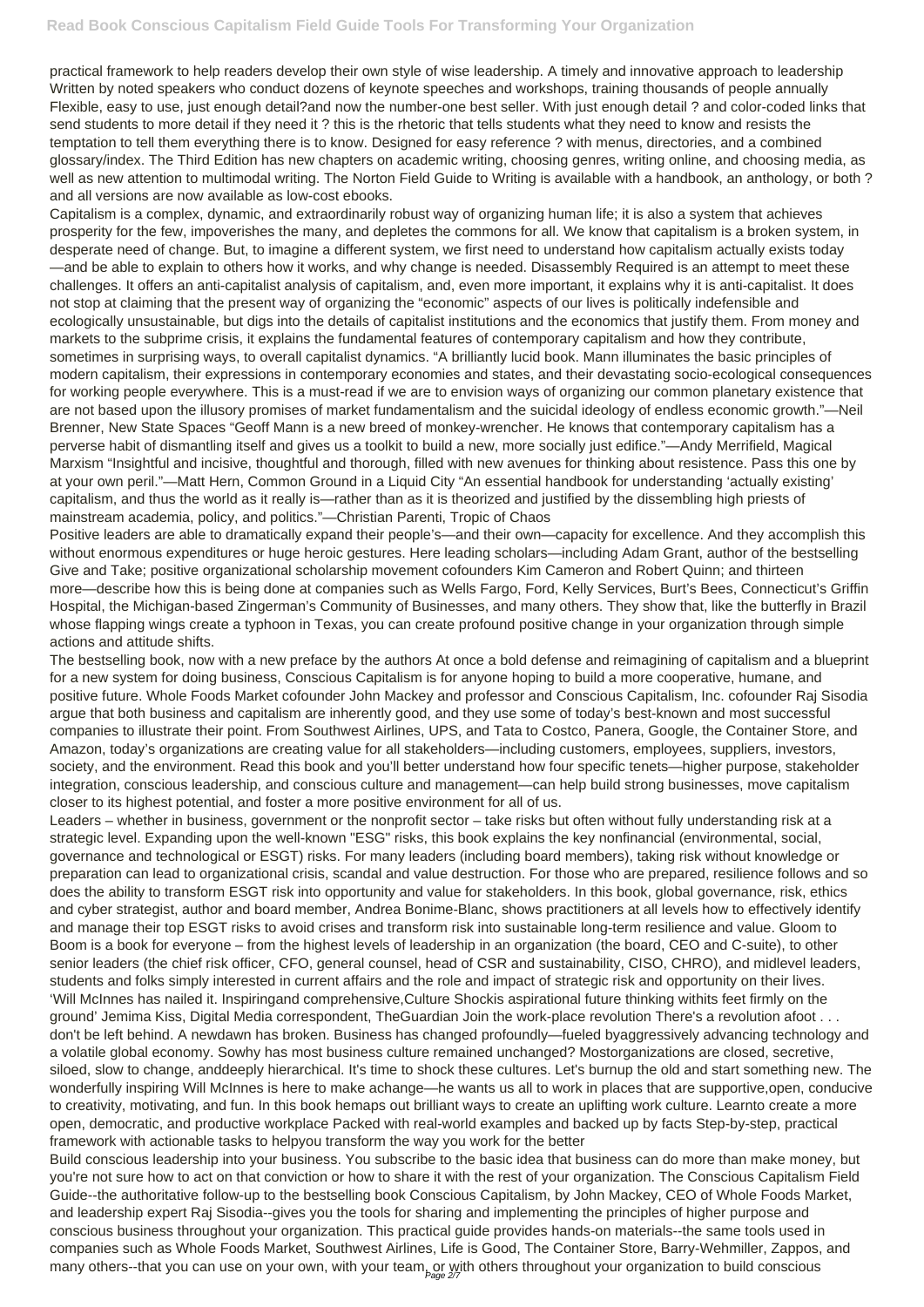leadership and practices into your business. Organized according to the four core principles (higher purpose, stakeholder orientation, conscious leadership, and conscious culture) of Conscious Capitalism, the book provides exercises, worksheets, checklists, and instructions--for use both individually and with teams--as well as advice, examples, and real-life stories to help you apply these ideas and make them come alive in your organization. You and your team will: write a purpose statement learn how to create win-win-win relationships with all your stakeholders create a "culture playbook" for your company develop a leadership checklist for your organization build a personal leadership development plan set priorities for the coming year and beyond Practicing business with a conscience leaves no sector untouched. It trickles into how we treat our employees, approach our work in general, address stakeholders, engage in accounting, financial, and production management practices, implement and manage information technology, communicate on a direct and indirect basis, and market what we stand for. Business has encountered an interesting evolution in the first two decades of the twenty-first century, with social media as a catalyst toward greater understanding regarding the critical value of soft skills, workplace diversity, change readiness, moral responsibility, sustainable awareness, and a general socially responsible mind-set. This amalgamate spirit of business as we envision it in the near and far future has found its way in all segments of business education, research, and practice. Adhering to the global trend of increased responsibility and evoking a constructive change in the narrative of business, this Research Companion serves as a critical reference work to business scholars and practitioners in various settings. It brings together contributing scholars from multiple business areas, from a variety of cultures and locations of the world, in order to achieve a reference work that will find expansive appeal. Including insights from the broad business spectrum ranging from internal managerial practices to strategic applications, including international sensitivity, this volume highlights the urgency for increased awareness in business decision-making on all fronts. It will be of great value to researchers, academics, practitioners, and students in the fields of corporate social responsibility, business ethics, leadership, organizational studies, and entrepreneurship.

In the United States, some populations suffer from far greater disparities in health than others. Those disparities are caused not only by fundamental differences in health status across segments of the population, but also because of inequities in factors that impact health status, so-called determinants of health. Only part of an individual's health status depends on his or her behavior and choice; community-wide problems like poverty, unemployment, poor education, inadequate housing, poor public transportation, interpersonal violence, and decaying neighborhoods also contribute to health inequities, as well as the historic and ongoing interplay of structures, policies, and norms that shape lives. When these factors are not optimal in a community, it does not mean they are intractable: such inequities can be mitigated by social policies that can shape health in powerful ways. Communities in Action: Pathways to Health Equity seeks to delineate the causes of and the solutions to health inequities in the United States. This report focuses on what communities can do to promote health equity, what actions are needed by the many and varied stakeholders that are part of communities or support them, as well as the root causes and structural barriers that need to be overcome. Today's best companies get it. From Costco® to Commerce Bank, Wegmans to Whole Foods®: they're becoming the ultimate value creators. They're generating every form of value that matters: emotional, experiential, social, and financial. And they're doing it for all their stakeholders. Not because it's "politically correct": because it's the only path to long-term competitive advantage. These are the Firms of Endearment. Companies people love doing business with. Love partnering with. Love working for. Love investing in. Companies for whom "loyalty" isn't just real: it's palpable, and driving unbeatable advantages in everything from marketing to recruitment. You need to become one of those companies. This book will show you how. You'll find specific, practical guidance on transforming every relationship you have: with customers, associates, partners, investors, and society. If you want to be great—truly great—this is your blueprint. We're entering an Age of Transcendence, as people increasingly search for higher meaning in their lives, not just more possessions. This is transforming the marketplace, the workplace, the very soul of capitalism. Increasingly, today's most successful companies are bringing love, joy, authenticity, empathy, and soulfulness into their businesses: they are delivering emotional, experiential, and social value–not just profits. Firms of Endearment illuminates this, the most fundamental transformation in capitalism since Adam Smith. It's not about "corporate social responsibility": it's about building companies that can sustain success in a radically new era. It's about great companies like IDEO and IKEA®, Commerce Bank and Costco®, Wegmans and Whole Foods®: how they earn the powerful loyalty and affection that enables truly breathtaking performance. This book is about gaining "share of heart," not just share of wallet. It's about aligning stakeholders' interests, not just juggling them. It's about building companies that leave the world a better place. Most of all, it's about why you must do all this, or risk being left in the dust... and how to get there from wherever you are now.

A revolutionary, yet utterly practical blueprint for a wiser and better kind of capitalism.

Name any industry and more likely than not you will find that the three strongest, most efficient companies control 70 to 90 percent of the market. Here are just a few examples: McDonald's, Burger King, and Wendy's General Mills, Kellogg, and Post Nike, Adidas, and Reebok Bank of America, Chase Manhattan, and Banc One American, United, and Delta Merck, Johnson & Johnson, and Bristol-Myers Squibb Based on extensive studies of market forces, the distinguished business school strategists and corporate advisers Jagdish Sheth and Rajendra Sisodia show that natural competitive forces shape the vast majority of companies under "the rule of three." This stunning new concept has powerful strategic implications for businesses large and small alike. Drawing on years of research covering hundreds of industries both local and global, The Rule of Three documents the evolution of markets into two complementary sectors -- generalists, which cater to a large, mainstream group of customers; and specialists, which satisfy the needs of customers at both the high and low ends of the market. Any company caught in the middle ("the ditch") is likely to be swallowed up or destroyed. Sheth and Sisodia show how most markets resemble a shopping mall with specialty shops anchored by large stores. Drawing wisdom from these markets, The Rule of Three offers counterintuitive insights, with suggested strategies for the "Big 3" players, as well as for mid-sized companies that may want to mount a challenge and for specialists striving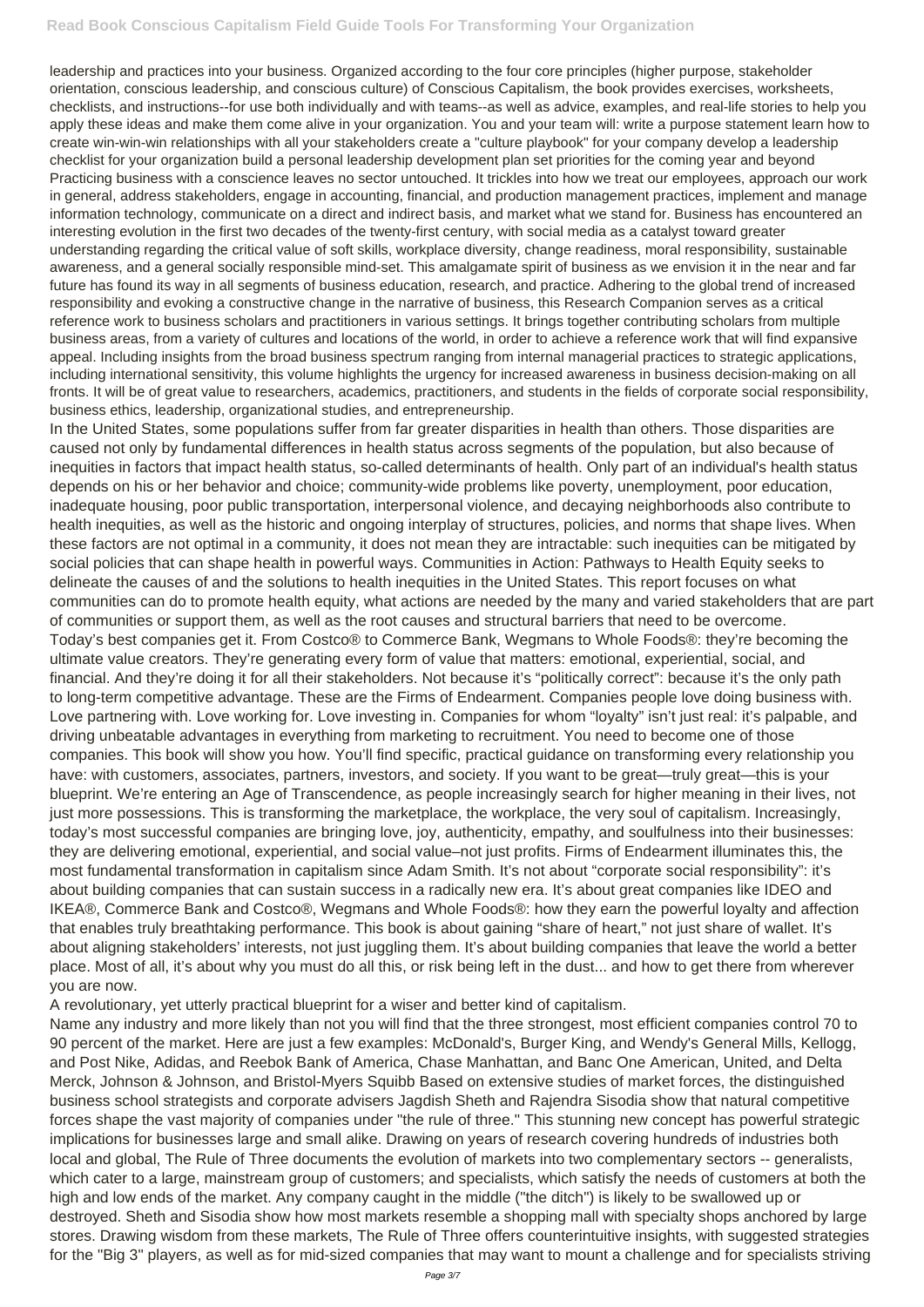to flourish in the shadow of industry giants. The book explains how to recognize signs of market disruptions that can result in serious reversals and upheavals for companies caught unprepared. Such disruptions include new technologies, regulatory shifts, innovations in distribution and packaging, demographic and cultural shifts, and venture capital as well as other forms of investor funding. Years in the making and sweeping in scope, The Rule of Three provides authoritative, research-based insights into market dynamics that no business manager should be without.

Unlocking the Source for True Leadership Too many people, men and women alike, have bought into a notion of leadership that exclusively emphasizes traditionally "masculine" qualities: hierarchical, militaristic, win-at-all-costs. The result has been corruption, environmental degradation, social breakdown, stress, depression, and a host of other serious problems. Nilima Bhat and Raj Sisodia show us a more balanced way, an archetype of leadership that is generative, cooperative, creative, inclusive, and empathetic. While these are traditionally regarded as "feminine" qualities, we all have them. In the Indian yogic tradition they're symbolized by Shakti, the source that powers all life. Through exercises and inspirational examples, Bhat and Sisodia show how to access this infinite energy and lead with your whole self. Male or female, leaders who understand and practice Shakti Leadership act from a consciousness of life-giving caring, creativity, and sustainability to achieve self-mastery internally and be of selfless service to the world.

When people encounter consumer goods—sugar, clothes, phones—they find little to no information about their origins. The goods will thus remain anonymous, and the labor that went into making them, the supply chain through which they traveled, will remain obscured. In this book, Tad Skotnicki argues that this encounter is an endemic feature of capitalist societies, and one with which consumers have struggled for centuries in the form of activist movements constructed around what he calls The Sympathetic Consumer. This book documents the uncanny similarities shared by such movements over the course of three centuries: the transatlantic abolitionist movement, US and English consumer movements around the turn of the twentieth century, and contemporary Fair Trade activism. Offering a comparative historical study of consumer activism the book shows, in vivid detail, how activists wrestled with the broader implications of commodity exchange. These activists arrived at a common understanding of the relationship between consumers, producers, and commodities, and concluded that consumers were responsible for sympathizing with invisible laborers. Ultimately, Skotnicki provides a framework to identify a capitalist culture by examining how people interpret everyday phenomena essential to it.

What if companies made developing their people's capabilities their mission? Leadership development experts Ed and Catherine say focusing on people development leads to successful companies, fulfilled employees, and a better world. Do you aspire to be a more effective leader who guides your team or organization to higher levels of lasting success? Would you like to look forward to each day and know that you are having a positive impact on the world around you? This is possible for everyone, regardless of your title or position. In fact, Serve to Be Great: Leadership Lessons from a Prison, a Monastery, and a Boardroom will train you to make this a reality. Although it's not an easy process, it is a worthwhile one. By making a shift in your approach to leadership, you can become a highly effective leader who enjoys your work and makes the world a better place. The shift is simply a matter of gradually becoming more focused on how you can serve others and increase your capacity to do so. Being an extraordinary leader does not require a MBA or PhD. The reality is that anyone can be a great leader. Author Matt Tenney has survived – and thrived – in situations where most people would have been quickly broken. In Serve to Be Great, he offers his life experiences and unique insights to help leaders apply the powerful principles of servant leadership. Servant leaders are not weak or timid. Motivated by the aspiration to serve, they achieve true power by empowering others to achieve excellence. This is a practical guide to becoming a leader people want to follow. By shifting focus from short-term gain to serving others, leaders can create great workplace cultures that deliver superior, long-term results. Serve to Be Great is the perfect playbook for realizing the ultimate in personal and business success. In keeping with the spirit in which Serve to Be Great was written, all author proceeds from the sale of the book will be donated to charity. An actionable guide to mindfulness and practical ethics for any creative professional who wants to make a living without selling their soul. It can be difficult to live according to our values in a complicated world. At a time when capitalism seems most unforgiving but the need for paying work remains high, it is important to learn how we can be more mindful and intentional about our impact — personal, social, economic, and environmental. As designer and creative director Kelly Small had to do to navigate a crisis of ethics and burnout in their career in advertising, we can admit our complicity in problematic systems and take on the responsibility of letting our own conscience guide our decisions. Start with one or many of these 100+ rigorously researched, ultra-practical action steps: Co-create and collaborate Get obsessed with accessibility Demand diverse teams Commit to self-care Make ethics a competitive edge Be mindful of privilege Create for

In our increasingly digital, mobile, and global world, the existing theories of business and economics have lost much of their appeal with the phenomenal rise of Chindia, the reality of Brexit, the turmoil caused by the Covid-19 pandemic, and the seismic shifting of the global center of gravity from west to east. In the area of innovation, the traditional thinking that a developed country, often the US, will come up with the next major innovation, launch at home first, and then take it to other markets does not ring true anymore. Similarly, the world where conglomerates go bargain-hunting for acquisitions in emerging markets has been turned upside-down. This book reveals and illustrates the Global Rule of Three phenomenon, which stipulates that in competitive markets only three companies (which the authors call "generalists") can dominate the market. All other players in the market are specialists. Further, whereas the financial performance of generalists improves as market share increases, specialist companies see a decrease in financial performance as their market share increases, as the latter are margin-driven companies. This theory powerfully captures the evolution of global markets and what executives must do to succeed. It is based on empirical analyses of hundreds of markets and industries in the US and globally. Competitive markets evolve in a predictable fashion across industries and geographies, where every industry goes through a similar lifecycle from beginning to end (or revitalization). From local to regional to national markets, the last stop in the evolution of markets is going global. The pattern is so consistent that it represents a distinct and natural market structure at every level. The authors offer strategies that generalists and specialist should follow to stay competitive as well as twelve expansion strategies for global companies from emerging markets. This book chronicles this global evolution and provides impactful managerial implications for executives and students of marketing and corporate strategy alike.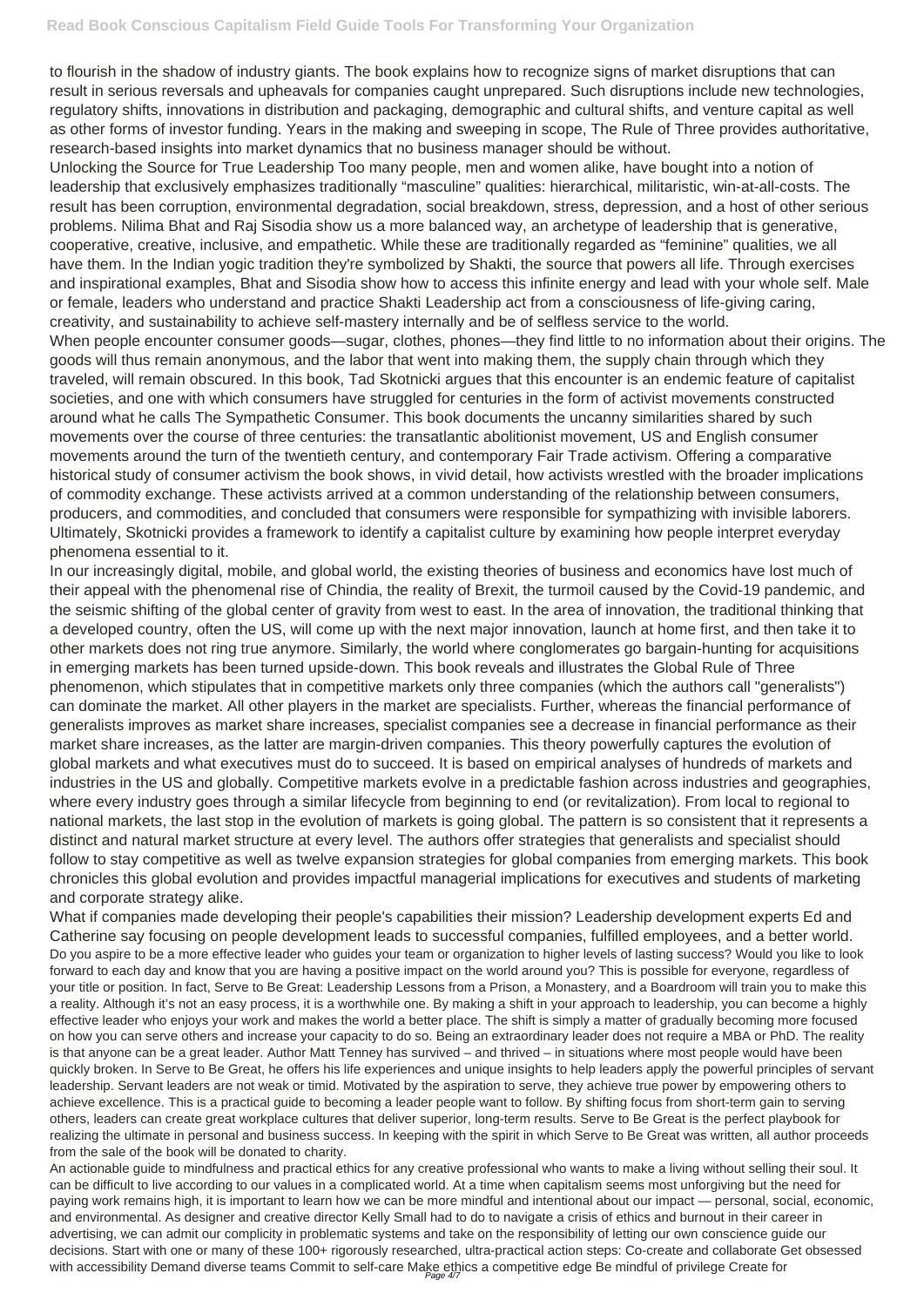empowerment, not exploitation With a humorous and irreverent tone, Small reveals how when we release unnecessary judgement and become action-oriented, we can clarify the complicated business of achieving an ethical practice in the creative industries. Discover the power of incremental, positive changes in our daily work-lives and the fulfillment of purposeful work.

From world-renowned economist Paul Collier, a candid diagnosis of the failures of capitalism and a pragmatic and realistic vision for how we can repair it. Deep new rifts are tearing apart the fabric of the United States and other Western societies: thriving cities versus rural counties, the highly skilled elite versus the less educated, wealthy versus developing countries. As these divides deepen, we have lost the sense of ethical obligation to others that was crucial to the rise of post-war social democracy. So far these rifts have been answered only by the revivalist ideologies of populism and socialism, leading to the seismic upheavals of Trump, Brexit, and the return of the far-right in Germany. We have heard many critiques of capitalism but no one has laid out a realistic way to fix it, until now. In a passionate and polemical book, celebrated economist Paul Collier outlines brilliantly original and ethical ways of healing these rifts—economic, social and cultural—with the cool head of pragmatism, rather than the fervor of ideological revivalism. He reveals how he has personally lived across these three divides, moving from working-class Sheffield to hyper-competitive Oxford, and working between Britain and Africa, and acknowledges some of the failings of his profession. Drawing on his own solutions as well as ideas from some of the world's most distinguished social scientists, he shows us how to save capitalism from itself—and free ourselves from the intellectual baggage of the twentieth century.

In a time of correction, terrorism, corruption, unemployment, hunger, cancer, depression, in which we are constantly bombarded by catastrophic news, generating the "negative instinct" referred to by Hans Rosling, the question that surrounds us is: who cares? Based on a narrative that is both light and impressively profound, James Marins sets out to fight apathy and ignorance and make us feel the potential of the era in which we live. After all, our capacity for opinion, action, participation and collaboration at scale for systemic changes has never been greater. To understand our possibilities, we cannot limit ourselves to the narrow view of our personal horizon. We need a more comprehensive, complex and systemic analysis. To do so, Marins starts from three fundamental dimensions of the complex richness of our contemporary human condition: the Transforming Movement of Freedom, the Transforming Movement of Economy and the Transforming Movement of Consciousness. All these movements are interconnected, in order to constitute the Massive Transformative Movement, the backdrop in which the author weaves the entire work. The tools for action and for the updating of ourselves are available to all who care, in what is humanity's best time, our best opportunity. The Age of Impact.

A practical handbook filled with models, stories and practices for business leaders, employees, entrepreneurs and students who are committed to bringing meaning to life at work. The book shows you how to integrate your personal work purpose with the higher purpose of your organisation starting right where you are, right now.

In the tradition of Octavia Butler, here is radical self-help, society-help, and planet-help to shape the futures we want. Change is constant. The world, our bodies, and our minds are in a constant state of flux. They are a stream of ever-mutating, emergent patterns. Rather than steel ourselves against such change, Emergent Strategy teaches us to map and assess the swirling structures and to read them as they happen, all the better to shape that which ultimately shapes us, personally and politically. A resolutely materialist spirituality based equally on science and science fiction: a wild feminist and afro-futurist ride! adrienne maree brown, co-editor of Octavia's Brood: Science Fiction from Social Justice Movements, is a social justice facilitator, healer, and doula living in Detroit.

Bring strategy into your daily work. It's your responsibility as a manager to ensure that your work--and the work of your team--aligns with the overarching objectives of your organization. But when you're faced with competing projects and limited time, it's difficult to keep strategy front of mind. How do you keep your eye on the long term amid a sea of short-term demands? The HBR Guide to Thinking Strategically provides practical advice and tips to help you see the big-picture perspective in every aspect of your daily work, from making decisions to setting team priorities to attacking your own to-do list. You'll learn how to: Understand your organization's strategy Align your team around key objectives Focus on the priorities that matter most Spot trends in your company and in your industry Consider future outcomes when making decisions Manage trade-offs Embrace a leadership mindset

A comprehensive blueprint for the enlightened leader The Leadership Contract is the modern leader's handbook for organizational renewal. Leaders are no longer "rulers," nor are they accidental—in today's business climate, leadership is both a trait and a specific set of skills. It's about trust, commitment, communication, and drive. This book shows you how to become the leader your organization needs. You'll go beyond adopting the habits and practices of an effective leader and actually put it in writing to establish a leadership contract that ensures the success of your company. This revised and updated edition includes new coverage of accountability, personal and organizational levels of the leadership contract, new Gut Check summary questions after each chapter, and additional opening and closing remarks to provide key insight into what the leadership role entails. Recent studies show that only 7 percent of employees have trust and confidence in their senior leaders. How can organizations succeed without the support of their employees? This book aims to build better leaders and establish a true leadership culture that inspires the entire organization. Learn why a leadership contract is needed and what it entails Discover the real impact of your decisions and work ethic Motivate and inspire by making the right connections Facilitate a vibrant, positive culture that innovates and thrives Exceptional leadership is the heart of a successful organization. Employees need to be able to trust in the skills, strategy, judgment, and motivation of those steering the ship. The Leadership Contract provides a blueprint for today's leaders, and guides you toward becoming the leader your employees deserve.

Since its inception, An Introduction to Business Ethics by Joseph DesJardins has been a cutting-edge resource for the business ethics course. DesJardins' unique multidisciplinary approach offers critical analysis and integrates the perspective of philosophy with management, law, economics, and public policy, providing a clear, concise, yet reasonably comprehensive introductory survey of the ethical choices available to us in business. Instructors and students can now access their course content through the Connect digital learning platform by purchasing either standalone Connect access or a bundle of print and Connect access. McGraw-Hill Connect® is a subscription-based learning service accessible online through your personal computer or tablet. Choose this option if your instructor will require Connect to be used in the course. Your subscription to Connect includes the following: • SmartBook® - an adaptive digital version of the course textbook that personalizes your reading experience based on how well you are learning the content. • Access to your instructor's homework assignments, quizzes, syllabus, notes, reminders, and other important files for the course. • Progress dashboards that quickly show how you are performing on your assignments and tips for improvement. • The option to purchase (for a small fee) a print version of the book. This binder-ready, loose-leaf version includes free shipping. Complete system requirements to use Connect can be found here: http://www.mheducation.com/highered/platforms/connect/training-support-students.html How can symbols have meaning for a subject? Foundations of Understanding argues that this is the key question to ask about intentionality, or meaningful thought. It thus offers an alternative to currently popular linguistic models of intentionality, whose inadequacies are examined: the goal should be to explain, not how symbols, mental or otherwise, can refer to or 'mean' states of affairs in the external world, but how they can mean something to us, the users. The essence of intentionality is shown to be conscious understanding, the roots of which lie in experiences of embodiment and goal-directed action. A developmental path is traced from a foundation of conscious understanding in the ability to perform basic actions, through the understanding of the concept of an objective, external world, to the understanding of language and abstract symbols. The work is interdisciplinary: data from the neurosciences and cognitive psychology, and the perspectives of phenomenologists such as Merleau-Ponty, are combined with traditional philosophical analysis. The book includes a chapter on the nature of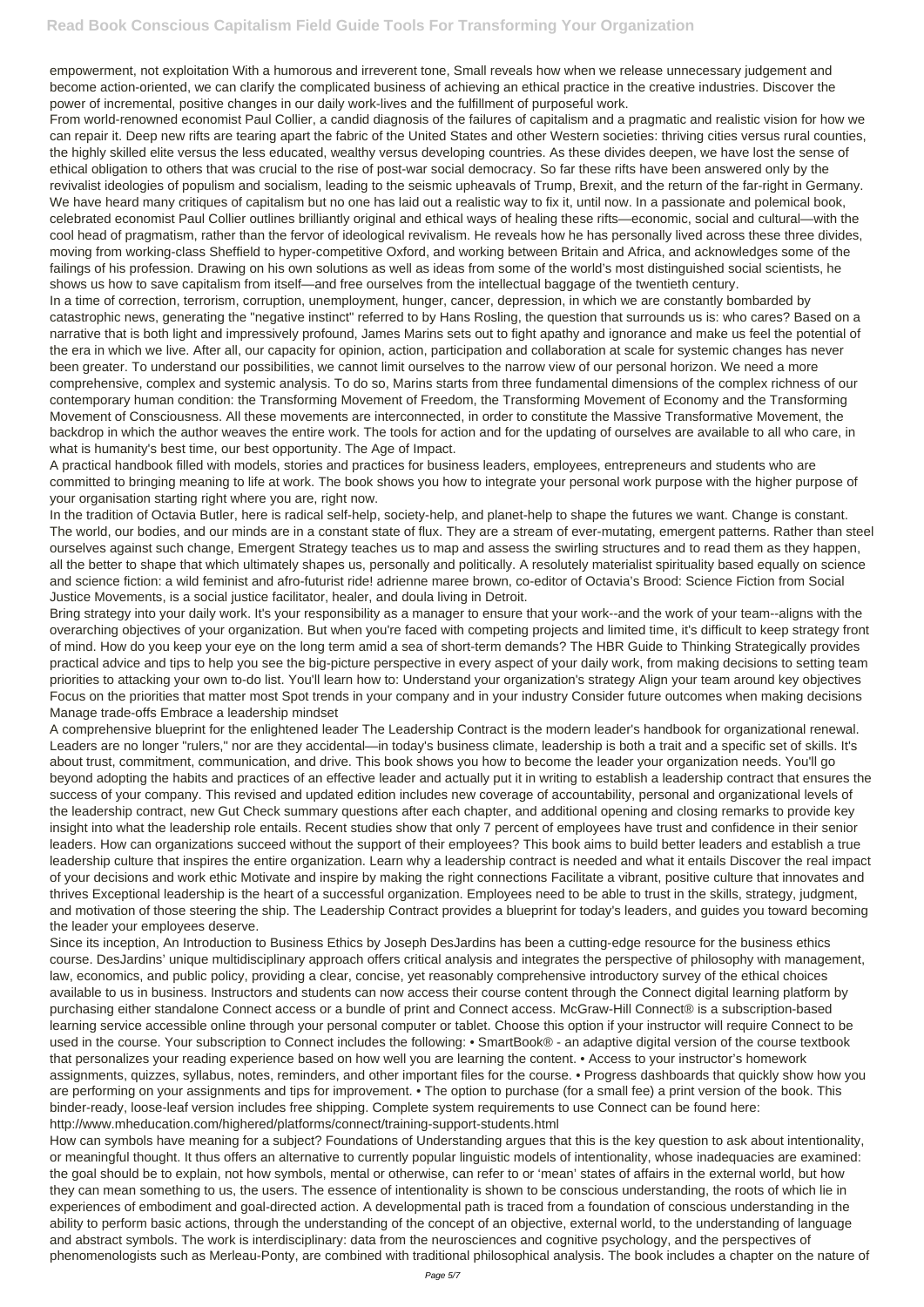## conscious qualitative experience and its neural correlates. (Series A)

The definitive guide to the optimum diet for health and wellness, from the founder of Whole Foods Market and the doctors of Forks Over Knives THE WHOLE FOODS DIET simplifies the huge body of science, research, and advice that is available today and reveals the undeniable consensus: a whole foods, plant-based diet is the optimum diet for health and longevity. Standing on the shoulders of the Whole Foods Market brand and featuring an accessible 28-day program, delicious recipes, inspirational success stories, and a guilt-free approach to plant-based eating, THE WHOLE FOODS DIET is a life-affirming invitation to become a Whole Foodie: someone who loves to eat, loves to live, and loves to nourish themselves with nature's bounty. If Whole Foods Market is "shorthand for a food revolution" (The New Yorker), then THE WHOLE FOODS DIET will give that revolution its bible - the unequivocal truth about what to eat for a long, healthy, disease-free life. "As we look ahead to the recovery from the COVID-19 crisis, Making Money Moral could not come at a better time." —Jamie Dimon, Chairman and Chief Executive Officer, JPMorgan ChaseThe math doesn't add up: Global financial markets can no longer ignore the world's most critical problems. The risks are too high and the costs too great.In Making Money Moral: How a New Wave of Visionaries Is Linking Purpose and Profit, authors Judith Rodin and Saadia Madsbjerg explore a burgeoning movement of bold and ambitious innovators. These trailblazers are unlocking private-sector investments in new ways to solve global problems, from environmental challenges to social issues such as poverty and inequality. They are earning great returns and reimagining capitalism in the process. Pioneers in the field of sustainable and impact investing, Rodin and Madsbjerg offer first-hand stories of how investors of every type and in every asset class are investing in worldchanging solutions—with great success. Meet the visionaries who are leading this movement: The investment managers putting trillions of dollars to work, like TPG, Wellington Management, State Street Global Advisors, Nuveen, Amundi, APG and Natixis; The asset owners driving the transition, like GPIF and PensionDanmark; A new generation of entrepreneurs benefiting from the investments, like DreamBox Learning, an innovative educational technology platform, and Goodlife Pharmacies, which is disrupting the traditional notion of a pharmacy; The corporations that are repurposing their business models to meet demand for sustainable products and services, like Ørsted; and The nonprofits that are reimagining how to raise money for their work while creating significant value for investors, like The Nature Conservancy. In their book, Rodin and Madsbjerg offer a deep look at the most powerful tools available today—and how they can be unlocked. They reveal: Who the investors are and what they want; How innovative products and investment strategies can deliver long-term value for investors while improving lives and protecting ecosystems; How leaders can build strategies and prepare their organizations to enter and expand this dynamic market; and How to measure impact, understand critical regulations, and avoid potential pitfalls. A roadmap to making the financial market a force for good, Making Money Moral is a must-read for those seeking private-sector capital to address a big problem, as well as those seeking both to mitigate risk and to invest in big solutions."Judith Rodin and Saadia Madsbjerg identify an important new way of looking at money: from the root of all evil to the fount of all solutions. Their timely, important book on impact investing is full of powerful insights and compelling examples they've seen firsthand. Their work will be sure to accelerate momentum toward a more sustainable world." —Rosabeth Moss Kanter, Harvard Business School Professor and Author of Think Outside the Building: How Advanced Leaders Can Change the World One Smart Innovation at a Time

To make the journey into the Now we will need to leave our analytical mind and its false created self, the ego, behind. From the very first page of Eckhart Tolle's extraordinary book, we move rapidly into a significantly higher altitude where we breathe a lighter air. We become connected to the indestructible essence of our Being, "The eternal, ever present One Life beyond the myriad forms of life that are subject to birth and death." Although the journey is challenging, Eckhart Tolle uses simple language and an easy question and answer format to guide us. A word of mouth phenomenon since its first publication, The Power of Now is one of those rare books with the power to create an experience in readers, one that can radically change their lives for the better.

"Updated for its 30th anniversary edition; [This book] remains as relevant as ever."—New York Times Book Review Since its original publication in 1989, The New Organic Grower has been one of the most important farming books available, with pioneer Eliot Coleman leading the charge in the organic movement in the United States. Now fully illustrated and updated, this 30th Anniversary Edition is a musthave for any agricultural library. Eliot Coleman's books and innovative methods have helped innumerable organic farmers build successful farms in deep accordance with nature. The wisdom in this seminal book holds true even as the modern agricultural canon has grown—in large part due to Coleman's influence as a wise elder with decades of experience. New information has been included in this edition to showcase the new tools and techniques that Eliot has been developing over the last thirty-five years. Inspired by the European intensive growers, The New Organic Grower, 30th Anniversary Edition, offers a very approachable and productive form of farming that has proven to work well for the earth and its stewards for centuries. Gardeners working on 2.5 acres or less will find this book especially useful, as it offers proof that small-scale market growers and serious home gardeners can live good lives close to the land and make a profit at the same time. The New Organic Grower is ideal for young farmers just getting started, or gardeners seeking to expand into a more productive enterprise. New material in this edition includes: Beautiful color photographs throughout, taken by master gardener and author Barbara Damrosch (Eliot's wife and co-farmer) Updated information throughout on how Eliot's practices have changed through his experiments over the years A new section from Damrosch about incorporating flowers on the small farm More information on new tools Eliot has invented that don't appear in any of his other books

"Bob Chapman, CEO of the \$1.7 billion manufacturing company Barry-Wehmiller, is on a mission to change the way businesses treat their employees." - Inc. Magazine Starting in 1997, Bob Chapman and Barry-Wehmiller have pioneered a dramatically different approach to leadership that creates off-the-charts morale, loyalty, creativity, and business performance. The company utterly rejects the idea that employees are simply functions, to be moved around, "managed" with carrots and sticks, or discarded at will. Instead, Barry-Wehmiller

manifests the reality that every single person matters, just like in a family. That's not a cliché on a mission statement; it's the bedrock of the company's success. During tough times a family pulls together, makes sacrifices together, and endures short-term pain together. If a parent loses his or her job, a family doesn't lay off one of the kids. That's the approach Barry-Wehmiller took when the Great Recession caused revenue to plunge for more than a year. Instead of mass layoffs, they found creative and caring ways to cut costs, such as asking team members to take a month of unpaid leave. As a result, Barry-Wehmiller emerged from the downturn with higher employee morale than ever before. It's natural to be skeptical when you first hear about this approach. Every time Barry-Wehmiller acquires a company that relied on traditional management practices, the new team members are skeptical too. But they soon learn what it's like to work at an exceptional workplace where the goal is for everyone to feel trusted and cared for--and where it's expected that they will justify that trust by caring for each other and putting the common good first. Chapman and coauthor Raj Sisodia show how any organization can reject the traumatic consequences of rolling layoffs, dehumanizing rules, and hypercompetitive cultures. Once you stop treating people like functions or costs, disengaged workers begin to share their gifts and talents toward a shared future. Uninspired workers stop feeling that their jobs have no meaning. Frustrated workers stop taking their bad days out on their spouses and kids. And everyone stops counting the minutes until it's time to go home. This book chronicles Chapman's journey to find his true calling, going behind the scenes as his team tackles real-world challenges with caring, empathy, and inspiration. It also provides clear steps to transform your own workplace, whether you lead two people or two hundred thousand. While the Barry-Wehmiller way isn't easy, it is simple. As the authors put it: "Everyone wants to do better. Trust them. Leaders are everywhere. Find them. People achieve good things, big and small, every day. Celebrate them. Some people wish things were different. Listen to them. Everybody matters. Show them."